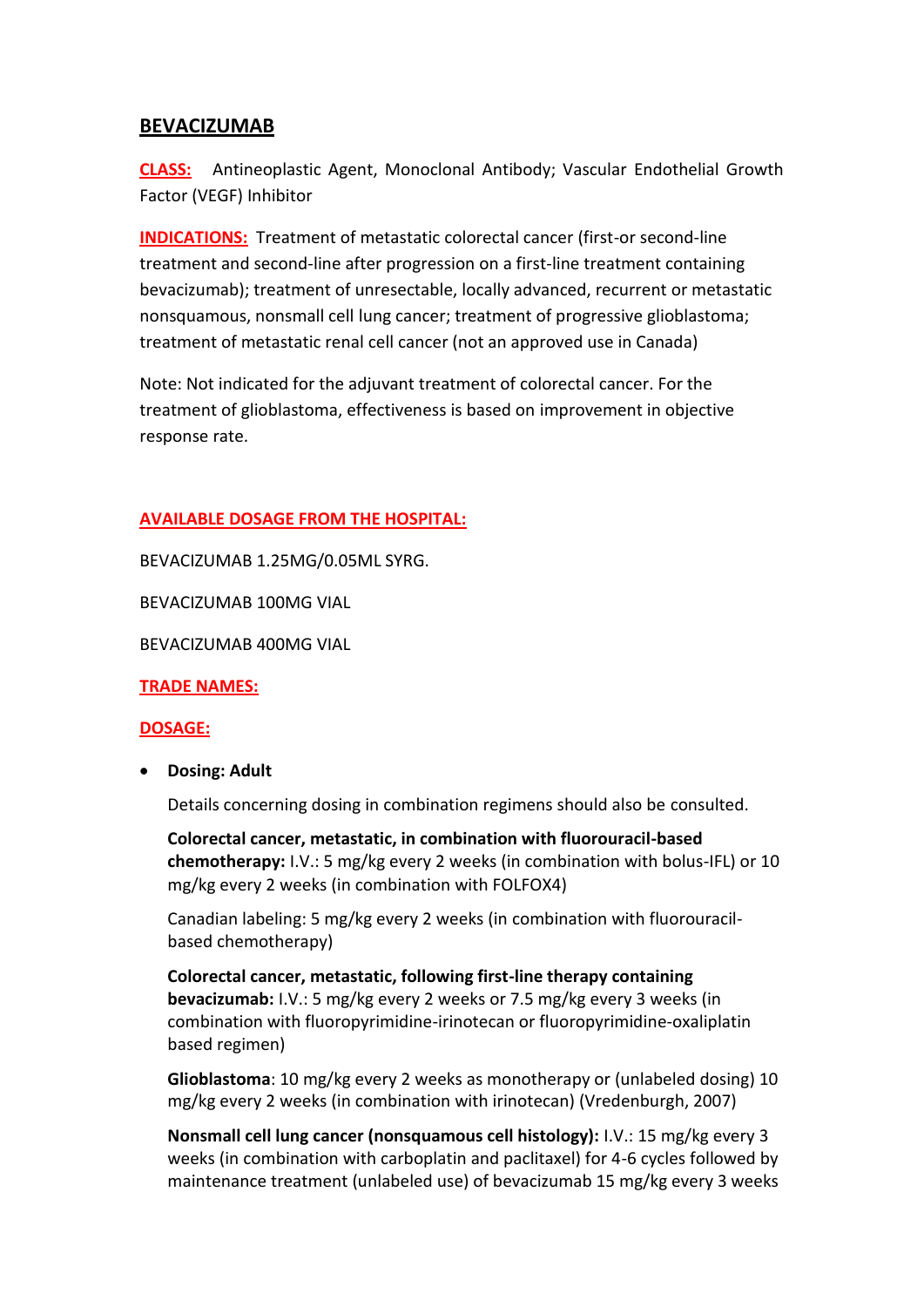as monotherapy until disease progression or unacceptable toxicity (Sandler, 2006)

**Renal cell cancer, metastatic:** 10 mg/kg every 2 weeks (in combination with interferon alfa) or (unlabeled dosing) 10 mg/kg every 2 weeks as monotherapy (Yang, 2003)

**Age-related macular degeneration (unlabeled use/route):** Intravitreal: 1.25 mg (0.05 mL) monthly until improvement/resolution, usually ~1-3 injections (Avery, 2006) or 2.5 mg (0.1 mL) every 4 weeks for 3 doses (Bashshur, 2006)

**Breast cancer, metastatic (unlabeled use):** I.V.: 10 mg/kg every 2 weeks (in combination with paclitaxel) (Miller, 2007)

**Ovarian cancer, advanced recurrent, platinum-sensitive (unlabeled use):** I.V.: 15 mg/kg every 3 weeks in combination with gemcitabine and carboplatin for 6-10 cycles, followed by 15 mg/kg as monotherapy every 3 weeks until disease progression or unacceptable toxicity (Aghajanian, 2012)

**Soft tissue sarcoma, angiosarcoma (unlabeled use):** I.V.: 15 mg/kg every 3 weeks until disease progression or unacceptable toxicity (Agulnik, 2013)

**Dosing: Geriatric**

Refer to adult dosing.

#### **Dosing: Renal Impairment**

There are no dosage adjustments provided in manufacturer's labeling

# **Dosing: Hepatic Impairment**

There are no dosage adjustments provided in manufacturer's labeling

# **Dosing: Adjustment for Toxicity**

I.V. administration (systemic): There are no recommended dosage reductions. Temporary suspension is recommended for severe infusion reactions, at least 4 weeks prior to (and after) elective surgery, in moderate-to-severe proteinuria (in most studies, treatment was withheld for ≥2 g proteinuria/24 hours), or in patients with severe hypertension which is not controlled with medical management. Permanent discontinuation is recommended (by the manufacturer) in patients who develop wound dehiscence and wound healing complications requiring intervention, necrotizing fasciitis, fistula (gastrointestinal and nongastrointestinal), gastrointestinal perforation, intra-abdominal abscess, hypertensive crisis, hypertensive encephalopathy, serious bleeding/hemorrhage, severe arterial thromboembolic event, nephrotic syndrome, or RPLS.

#### **COMMON SIDE EFFECT:**